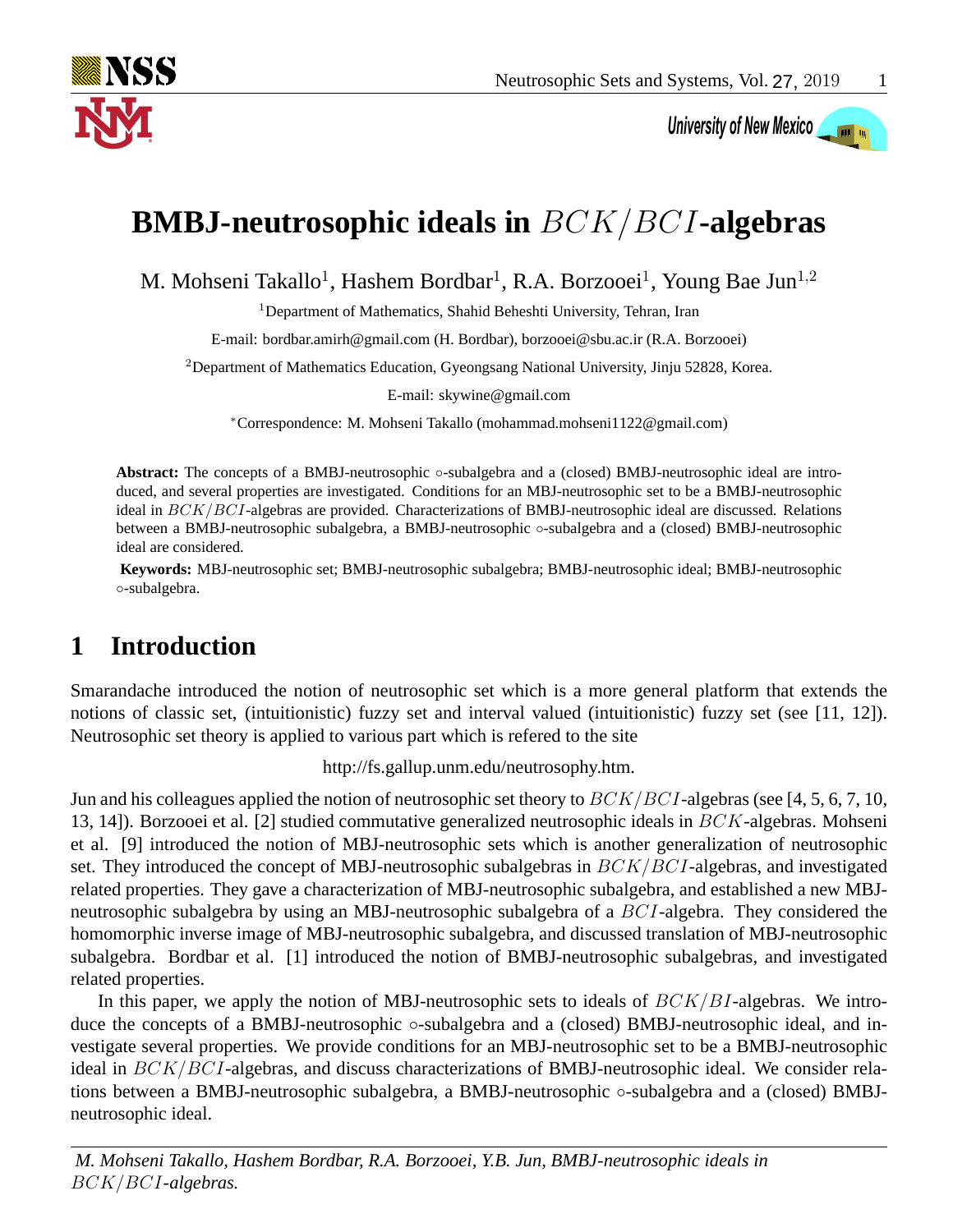#### **2 Preliminaries**

By a BCI*-algebra*, we mean a set X with a binary operation ∗ and a special element 0 that satisfies the following conditions:

$$
(I) ((x * y) * (x * z)) * (z * y) = 0,
$$

(II)  $(x * (x * y)) * y = 0$ ,

- (III)  $x * x = 0$ ,
- (IV)  $x * y = 0, y * x = 0 \Rightarrow x = y$

for all  $x, y, z \in X$ . If a *BCI*-algebra X satisfies the following identity:

(V) 
$$
(\forall x \in X) (0 * x = 0),
$$

then X is called a BCK*-algebra.*

By a *weakly* BCK-algebra (see [\[3\]](#page-15-12)), we mean a BCI-algebra X satisfying  $0 * x \leq x$  for all  $x \in X$ . Every  $BCK/BCI$ -algebra  $X$  satisfies the following conditions:

$$
(\forall x \in X) (x * 0 = x), \tag{2.1}
$$

<span id="page-1-0"></span>
$$
(\forall x, y, z \in X) (x \le y \Rightarrow x * z \le y * z, z * y \le z * x), \tag{2.2}
$$

$$
(\forall x, y, z \in X) ((x * y) * z = (x * z) * y),
$$
\n(2.3)

$$
(\forall x, y, z \in X) ((x * z) * (y * z) \le x * y)
$$
\n
$$
(2.4)
$$

where  $x \leq y$  if and only if  $x * y = 0$ . Any BCI-algebra X satisfies the following conditions (see [\[3\]](#page-15-12)):

$$
(\forall x, y \in X)(x * (x * (x * y)) = x * y),
$$
\n(2.5)

$$
(\forall x, y \in X)(0 * (x * y) = (0 * x) * (0 * y)).
$$
\n(2.6)

A BCI-algebra X is said to be p*-semisimple* (see [\[3\]](#page-15-12)) if

$$
(\forall x \in X)(0*(0*x) = x). \tag{2.7}
$$

In a *p*-semisimple  $BCI$ -algebra X, the following holds:

$$
(\forall x, y \in X)(0 * (x * y) = y * x, x * (x * y) = y).
$$
\n(2.8)

A BCI-algebra X is said to be *associative* (see [\[3\]](#page-15-12)) if

$$
(\forall x, y, z \in X)((x * y) * z = x * (y * z)).
$$
\n(2.9)

By an  $(S)$ -BCK-algebra, we mean a BCK-algebra X such that, for any  $x, y \in X$ , the set

 ${z \in X \mid z * x \leq y}$ 

has the greatest element, written by  $x \circ y$  (see [\[8\]](#page-15-13)).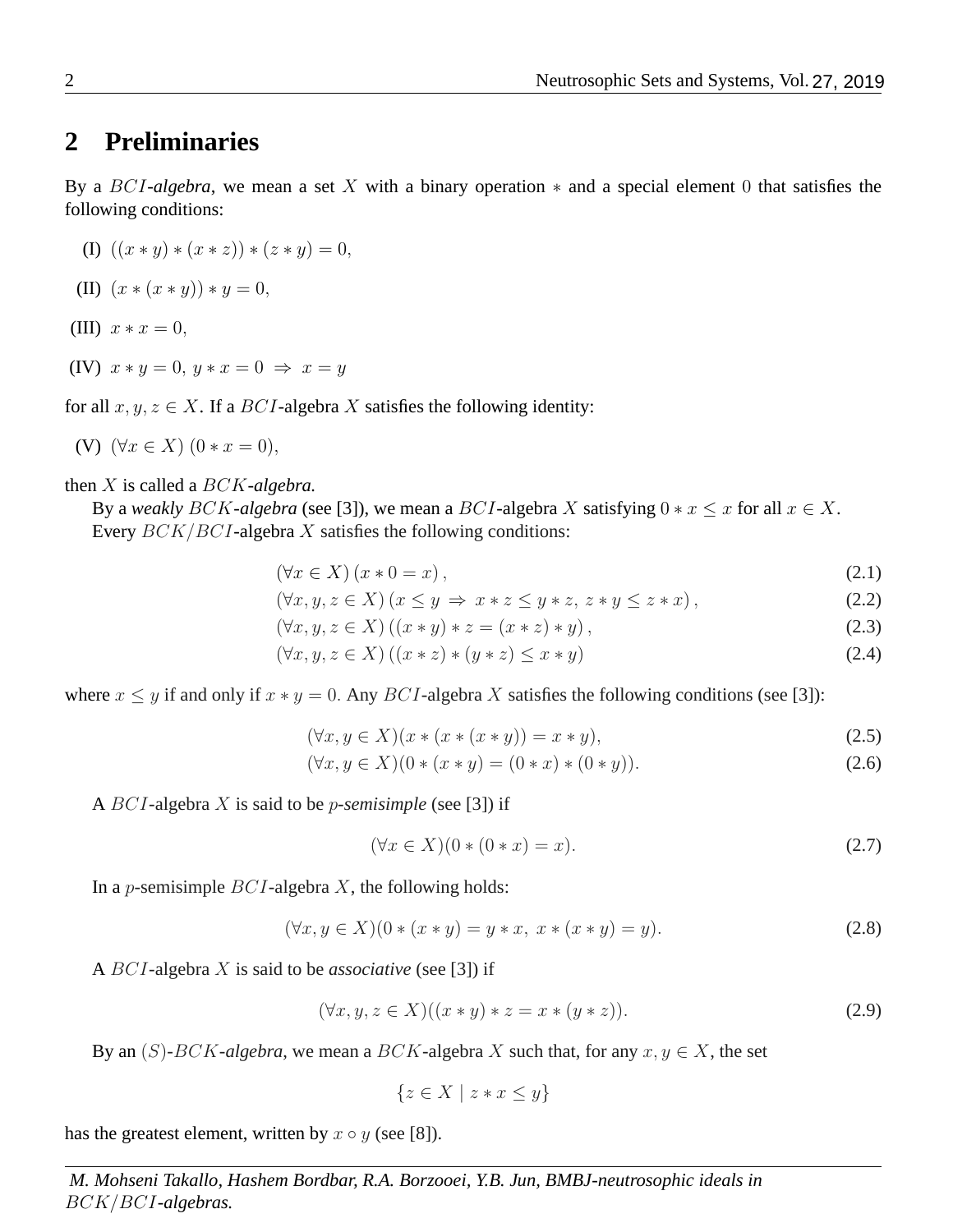A nonempty subset S of a  $BCK/BCI$ -algebra X is called a *subalgebra* of X if  $x * y \in S$  for all  $x, y \in S$ . A subset I of a BCK/BCI-algebra X is called an *ideal* of X if it satisfies:

$$
0 \in I,\tag{2.10}
$$

$$
(\forall x \in X) (\forall y \in I) (x * y \in I \Rightarrow x \in I).
$$
\n(2.11)

A subset I of a BCI-algebra X is called a *closed ideal* of X (see [\[3\]](#page-15-12)) if it is an ideal of X which satisfies:

$$
(\forall x \in X)(x \in I \Rightarrow 0 \ast x \in I). \tag{2.12}
$$

By an *interval number* we mean a closed subinterval  $\tilde{a} = [a^-, a^+]$  of *I*, where  $0 \le a^- \le a^+ \le 1$ . Denote by  $[I]$  the set of all interval numbers.

Let X be a nonempty set. A function  $A: X \to [I]$  is called an *interval-valued fuzzy set* (briefly, an *IVF set*) in X. Let  $[I]^X$  stand for the set of all IVF sets in X. For every  $A \in [I]^X$  and  $x \in X$ ,  $A(x) = [A^-(x), A^+(x)]$ is called the *degree* of membership of an element x to A, where  $A^- : X \to I$  and  $A^+ : X \to I$  are fuzzy sets in X which are called a *lower fuzzy set* and an *upper fuzzy set* in X, respectively. For simplicity, we denote  $A = [A^-, A^+]$ .

Let X be a non-empty set. A *neutrosophic set* (NS) in  $X$  (see [\[11\]](#page-15-0)) is a structure of the form:

$$
A := \{ \langle x; A_T(x), A_I(x), A_F(x) \rangle \mid x \in X \}
$$

where  $A_T : X \to [0, 1]$  is a truth membership function,  $A_I : X \to [0, 1]$  is an indeterminate membership function, and  $A_F : X \to [0, 1]$  is a false membership function. For the sake of simplicity, we shall use the symbol  $A = (A_T, A_I, A_F)$  for the neutrosophic set

$$
A := \{ \langle x; A_T(x), A_I(x), A_F(x) \rangle \mid x \in X \}.
$$

We refer the reader to the books [\[3,](#page-15-12) [8\]](#page-15-13) for further information regarding  $BCK/BCI$ -algebras, and to the site "http://fs.gallup.unm.edu/neutrosophy.htm" for further information regarding neutrosophic set theory.

Let X be a non-empty set. By an *MBJ-neutrosophic set* in X (see [\[9\]](#page-15-10)), we mean a structure of the form:

$$
\mathcal{A} := \{ \langle x; M_A(x), \tilde{B}_A(x), J_A(x) \rangle \mid x \in X \}
$$

where  $M_A$  and  $J_A$  are fuzzy sets in X, which are called a truth membership function and a false membership function, respectively, and  $\tilde{B}_A$  is an IVF set in X which is called an indeterminate interval-valued membership function.

For the sake of simplicity, we shall use the symbol  $A = (M_A, \tilde{B}_A, J_A)$  for the MBJ-neutrosophic set

<span id="page-2-0"></span>
$$
\mathcal{A} := \{ \langle x; M_A(x), \tilde{B}_A(x), J_A(x) \rangle \mid x \in X \}.
$$

Let X be a  $BCK/BCI$ -algebra. An MBJ-neutrosophic set  $\mathcal{A} = (M_A, \tilde{B}_A, J_A)$  in X is called a *BMBJneutrosophic subalgebra* of X (see [\[1\]](#page-15-11)) if it satisfies:

$$
(\forall x \in X)(M_A(x) + B_A^-(x) \le 1, B_A^+(x) + J_A(x) \le 1)
$$
\n(2.13)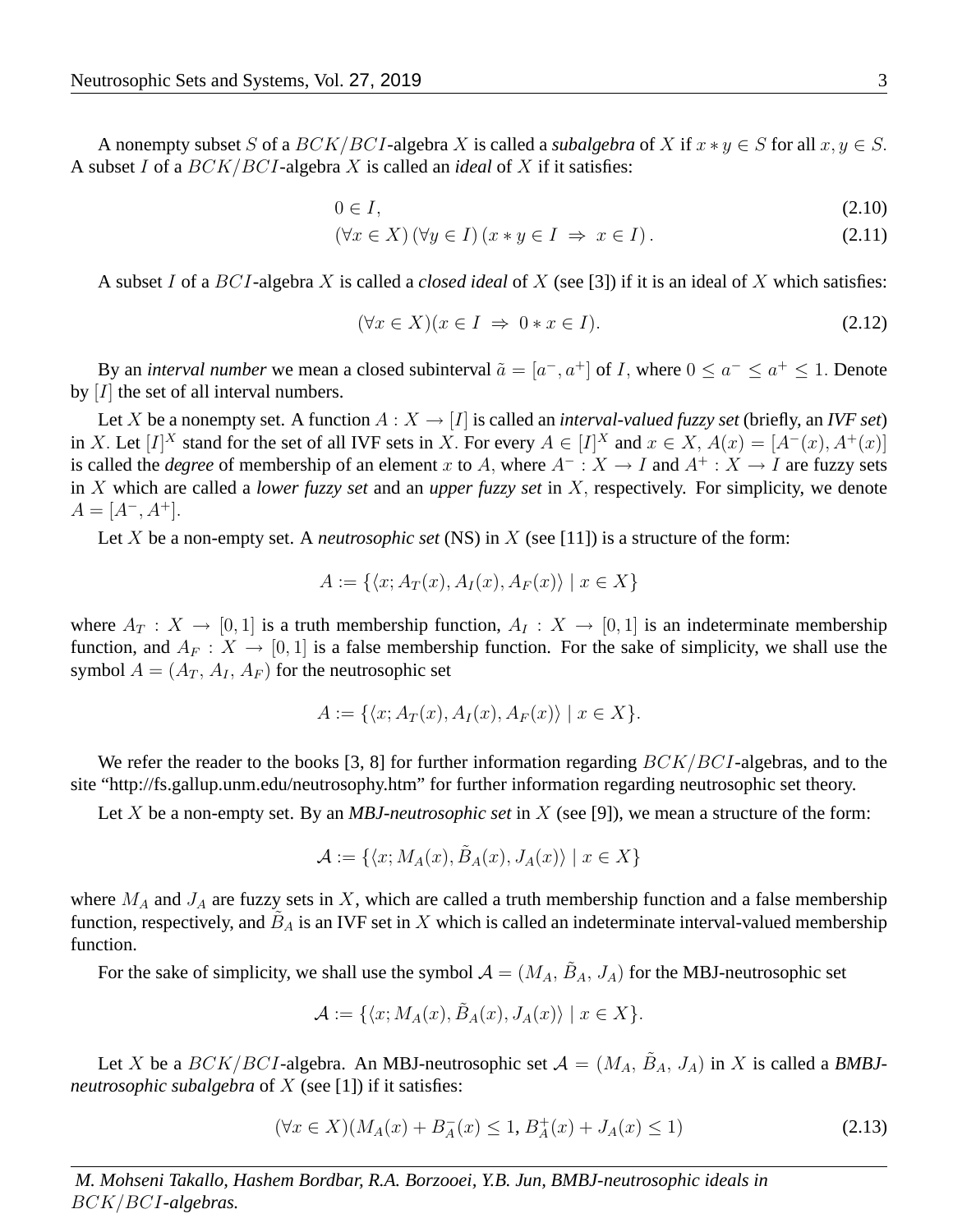$$
(\forall x, y \in X) \left( \begin{array}{c} M_A(x * y) \ge \min\{M_A(x), M_A(y)\} \\ B_A^-(x * y) \le \max\{B_A^-(x), B_A^-(y)\} \\ B_A^+(x * y) \ge \min\{B_A^+(x), B_A^+(y)\} \\ J_A(x * y) \le \max\{J_A(x), J_A(y)\} \end{array} \right). \tag{2.14}
$$

#### **3 BMBJ-neutrosophic ideals**

**Definition 3.1.** Let X be a  $BCK/BCI$ -algebra. An MBJ-neutrosophic set  $\mathcal{A} = (M_A, \tilde{B}_A, J_A)$  in X is called a *BMBJ-neutrosophic ideal* of X if it satisfies [\(2.13\)](#page-2-0) and

<span id="page-3-3"></span><span id="page-3-1"></span>
$$
(\forall x \in X) \begin{pmatrix} M_A(0) \ge M_A(x) \\ B_A^+(0) \le B_A^-(x) \\ B_A^+(0) \ge B_A^+(x) \\ J_A(0) \le J_A(x) \end{pmatrix},
$$
\n(3.1)

$$
(\forall x, y \in X) \left( \begin{array}{c} M_A(x) \ge \min\{M_A(x * y), M_A(y)\} \\ B_A^-(x) \le \max\{B_A^-(x * y), B_A^-(y)\} \\ B_A^+(x) \ge \min\{B_A^+(x * y), B_A^+(y)\} \\ J_A(x) \le \max\{J_A(x * y), J_A(y)\} \end{array} \right). \tag{3.2}
$$

A BMBJ-neutrosophic ideal  $\mathcal{A} = (M_A, \tilde{B}_A, J_A)$  of a  $BCI$ -algebra X is said to be *closed* if

<span id="page-3-4"></span>
$$
(\forall x \in X) \begin{pmatrix} M_A(0 * x) \ge M_A(x) \\ B_A^-(0 * x) \le B_A^-(x) \\ B_A^+(0 * x) \ge B_A^+(x) \\ J_A(0 * x) \le J_A(x) \end{pmatrix}.
$$
 (3.3)

**Example 3.2.** Consider a set  $X = \{0, 1, 2, a\}$  with the binary operation  $*$  which is given in Table [1.](#page-3-0) Then

| $\ast$           |          | $\mathbf{1}$ | $\mathcal{D}$ | $\boldsymbol{a}$ |
|------------------|----------|--------------|---------------|------------------|
|                  |          | 0            |               | $\it a$          |
|                  |          |              |               | $\it a$          |
| $\mathcal{D}$    | $\Omega$ | $\Omega$     |               | $\it a$          |
| $\boldsymbol{a}$ | $\it a$  | $\it a$      | $\it a$       |                  |

<span id="page-3-0"></span>Table 1: Cayley table for the binary operation "<sup>∗</sup>"

<span id="page-3-2"></span> $(X;*,0)$  is a BCI-algebra (see [\[3\]](#page-15-12)). Let  $\mathcal{A} = (M_A, \tilde{B}_A, J_A)$  be an MBI-neutrosophic set in X defined by Table [2.](#page-4-0) It is routine to verify that  $\mathcal{A} = (M_A, \tilde{B}_A, J_A)$  is a closed MBJ-neutrosophic ideal of X.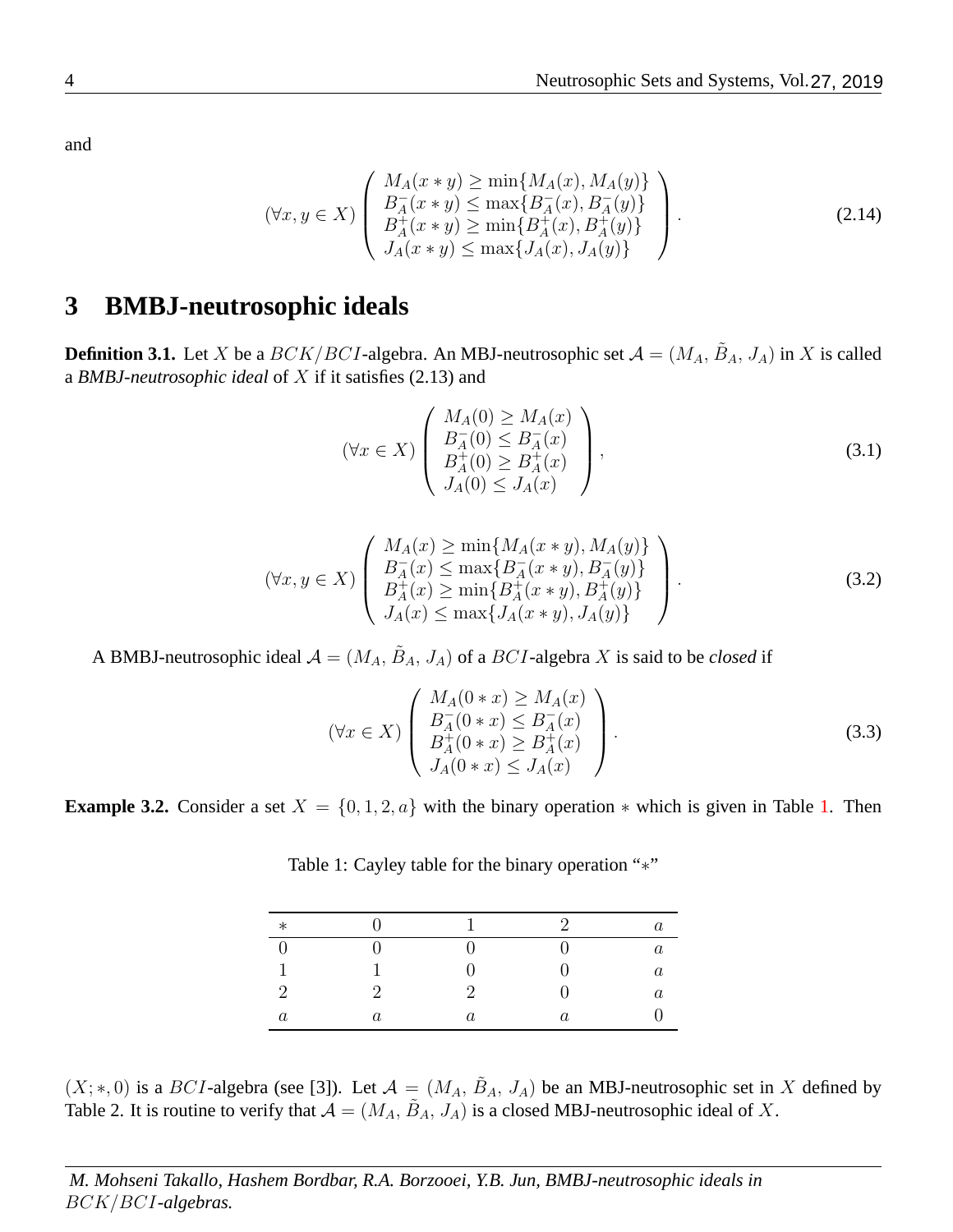| X | $M_A(x)$ | $B_A(x)$     | $J_A(x)$ |
|---|----------|--------------|----------|
|   | 0.7      | [0.02, 0.08] | 0.2      |
|   | 0.5      | [0.02, 0.06] | 0.2      |
|   | 0.4      | [0.02, 0.06] | 0.7      |
| a | 0.3      | [0.02, 0.06] | 0.7      |

<span id="page-4-0"></span>Table 2: MBJ-neutrosophic set  $A = (M_A, \tilde{B}_A, J_A)$ 

**Proposition 3.3.** Let X be a  $BCK/BCI$ -algebra. Then every BMBJ-neutrosophic ideal  $\mathcal{A} = (M_A, \tilde{B}_A, J_A)$ *of* X *satisfies the following assertion.*

<span id="page-4-1"></span>
$$
x * y \le z \implies \begin{cases} M_A(x) \ge \min\{M_A(y), M_A(z)\}, \\ B_A^-(x) \le \max\{B_A^-(y), B_A^-(z)\}, \\ B_A^+(x) \ge \min\{B_A^+(y), B_A^+(z)\}, \\ J_A(x) \le \max\{J_A(y), J_A(z)\} \end{cases}
$$
(3.4)

*for all*  $x, y, z \in X$ *.* 

*Proof.* Let  $x, y, z \in X$  be such that  $x * y \leq z$ . Then

$$
M_A(x * y) \ge \min\{M_A((x * y) * z), M_A(z)\} = \min\{M_A(0), M_A(z)\} = M_A(z),
$$

$$
B_A^-(x * y) \le \max\{B_A^-(x * y) * z), B_A^-(z)\} = \max\{B_A^-(0), B_A^-(z)\} = B_A^-(z),
$$

$$
B_A^+(x * y) \ge \min\{B_A^+((x * y) * z), B_A^+(z)\} = \min\{B_A^+(0), B_A^+(z)\} = B_A^+(z),
$$

and

$$
J_A(x * y) \le \max\{J_A((x * y) * z), J_A(z)\} = \max\{J_A(0), J_A(z)\} = J_A(z).
$$

It follows that

$$
M_A(x) \ge \min\{M_A(x*y), M_A(y)\} = \min\{M_A(y), M_A(z)\},\
$$

$$
B_A^-(x)\leq \max\{B_A^-(x*y),B_A^-(y)\}=\max\{B_A^-(y),B_A^-(z)\},
$$

$$
B_A^+(x) \ge \min\{B_A^+(x*y),B_A^+(y)\} = \min\{B_A^+(y),B_A^+(z)\},\
$$

and

$$
J_A(x) \le \max\{J_A(x*y), J_A(y)\} = \max\{J_A(y), J_A(z)\}.
$$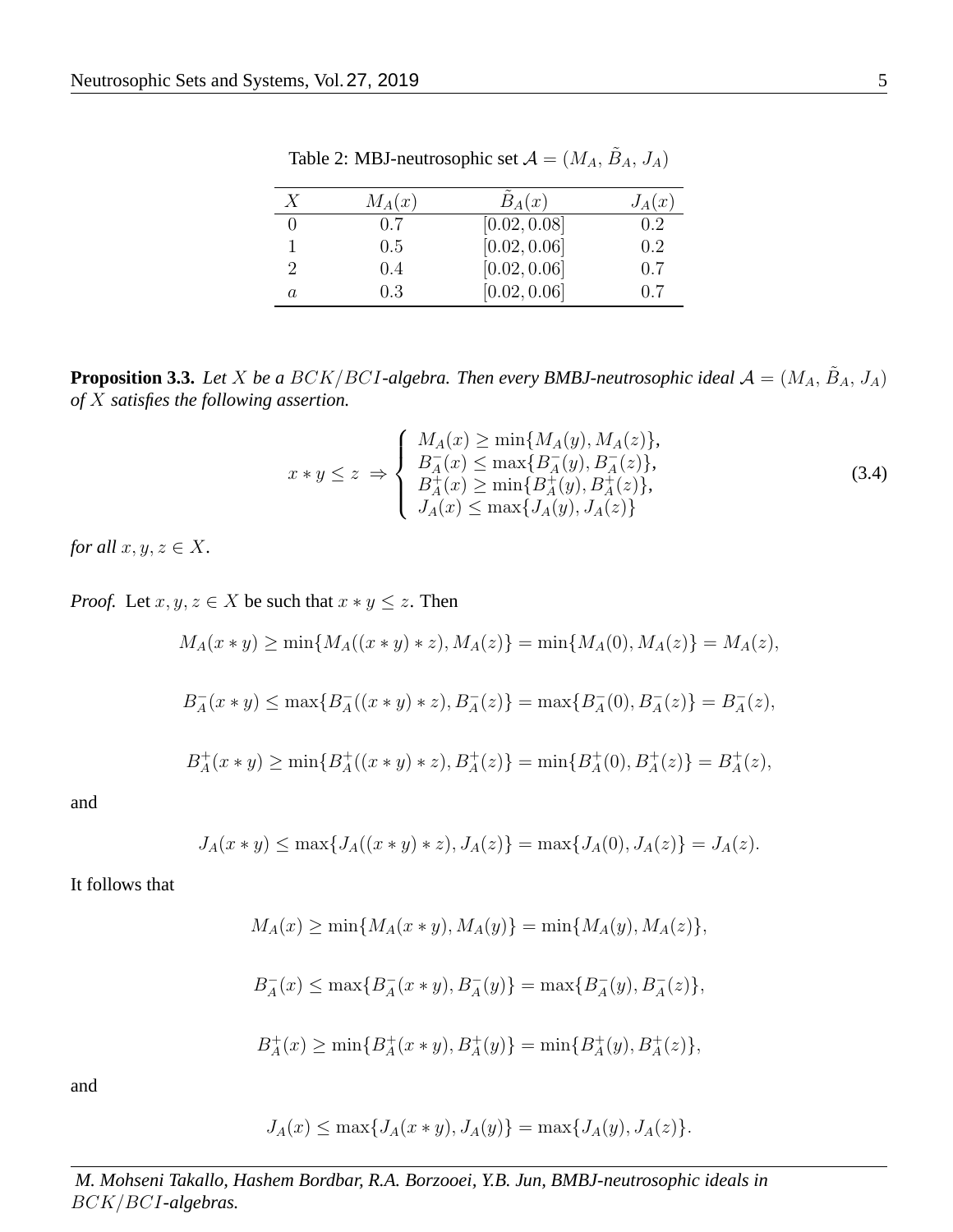This completes the proof.

We provide conditions for an MBJ-neutrosophic set to be a BMBJ-neutrosophic ideal in  $BCK/BCI$ algebras.

**Theorem 3.4.** *Every MBJ-neutrosophic set in a* BCK/BCI*-algebra* X *satisfying* [\(3.1\)](#page-3-1) *and* [\(3.4\)](#page-4-1) *is a BMBJneutrosophic ideal of* X*.*

*Proof.* Let  $\mathcal{A} = (M_A, \tilde{B}_A, J_A)$  be an MBJ-neutrosophic set in X satisfying [\(3.1\)](#page-3-1) and [\(3.4\)](#page-4-1). Note that  $x * (x *$  $y) \leq y$  for all  $x, y \in X$ . It follows from [\(3.4\)](#page-4-1) that

> $M_A(x) > \min\{M_A(x*y),M_A(y)\},\$  $B_A^ _A^-(x) \leq \max\{B_A^ _{A}^{-}(x * y), B_{A}^{-}(y)\},$  $B^+_A$  $_{A}^{+}(x) \geq \min\{B_{A}^{+}$  $_A^+(x * y), B_A^+(y) \},$

and

$$
J_A(x) \le \max\{J_A(x*y), J_A(y)\}.
$$

Therefore  $A = (M_A, \tilde{B}_A, J_A)$  is a BMBJ-neutrosophic ideal of X.

Given an MBJ-neutrosophic set  $\mathcal{A} = (M_A, \tilde{B}_A, J_A)$  in a  $BCK/BCI$ -algebra X, we consider the following sets.

$$
U(M_A; t) := \{ x \in X \mid M_A(x) \ge t \},
$$
  
\n
$$
L(B_A^-; \alpha^-) := \{ x \in X \mid B_A^-(x) \le \alpha^- \},
$$
  
\n
$$
U(B_A^+; \alpha^+) := \{ x \in X \mid B_A^+(x) \ge \alpha^+ \},
$$
  
\n
$$
L(J_A; s) := \{ x \in X \mid J_A(x) \le s \}
$$

where  $t, s, \alpha^-, \alpha^+ \in [0, 1]$ .

**Theorem 3.5.** An MBJ-neutrosophic set  $\mathcal{A}=(M_A, \tilde{B}_A, J_A)$  in a  $BCK/BCI$ -algebra  $X$  is an MBJ-neutrosophic *ideal of* X *if and only if the non-empty sets*  $U(M_A; t)$ ,  $L(B_A^+)$  $\bar{A}$ ;  $\alpha^{-}$ ),  $U(B_{A}^{+})$  $A_4^+; \alpha^+)$  and  $L(J_A; s)$  are ideals of  $X$ *for all*  $t, s, \alpha^- \alpha^+ \in [0, 1]$ *.* 

*Proof.* Suppose that  $A = (M_A, \tilde{B}_A, J_A)$  is an MBJ-neutrosophic ideal of X. Let  $t, s, \alpha^-, \alpha^+ \in [0, 1]$  be such that  $U(M_A; t)$ ,  $L(B_A^-)$  $\bar{A}$ ;  $\alpha^{-}$ ),  $U(B_{A}^{+})$  $A^+$ ;  $\alpha^+$ ) and  $L(J_A; s)$  are non-empty. Obviously,  $0 \in U(M_A; t) \cap L(B_A^-)$  $\bar{A}$ ;  $\alpha^{-}$ ) $\cap$  $U(B^+_A)$  $A^+_A; \alpha^+) \cap L(J_A; s)$ . For any  $x, y, a, b, p, q, u, v \in X$ , if  $x * y \in U(M_A; t)$ ,  $y \in U(M_A; t)$ ,  $a * b \in L(B_A^-)$  $\bar{A}$ ;  $\alpha^{-}$ ),  $b \in \widetilde{L}(B_A^-)$  $\bar{A}$ ;  $\alpha^{-}$ ),  $p * q \in U(B_{A}^{+})$  $_A^{\dagger}$ ;  $\alpha^+$ ),  $q \in U(B_A^+)$  $A_{A}^{+}; \alpha^{+}$ ),  $u * v \in L(J_{A}; s)$  and  $v \in L(J_{A}; s)$ , then

$$
M_A(x) \ge \min\{M_A(x*y), M_A(y)\} \ge \min\{t, t\} = t,
$$
  
\n
$$
B_A^-(a) \le \max\{B_A^-(a*b), B_A^-(b)\} \le \max\{\alpha^-, \alpha^-\} = \alpha^-,
$$
  
\n
$$
B_A^+(p) \ge \min\{B_A^+(p*q), B_A^+(q)\} \ge \min\{\alpha^+, \alpha^+\} = \alpha^+,
$$
  
\n
$$
J_A(u) \le \max\{J_A(u*v), J_A(v)\} \le \min\{s, s\} = s,
$$

*M. Mohseni Takallo, Hashem Bordbar, R.A. Borzooei, Y.B. Jun, BMBJ-neutrosophic ideals in* BCK/BCI*-algebras.*

 $\Box$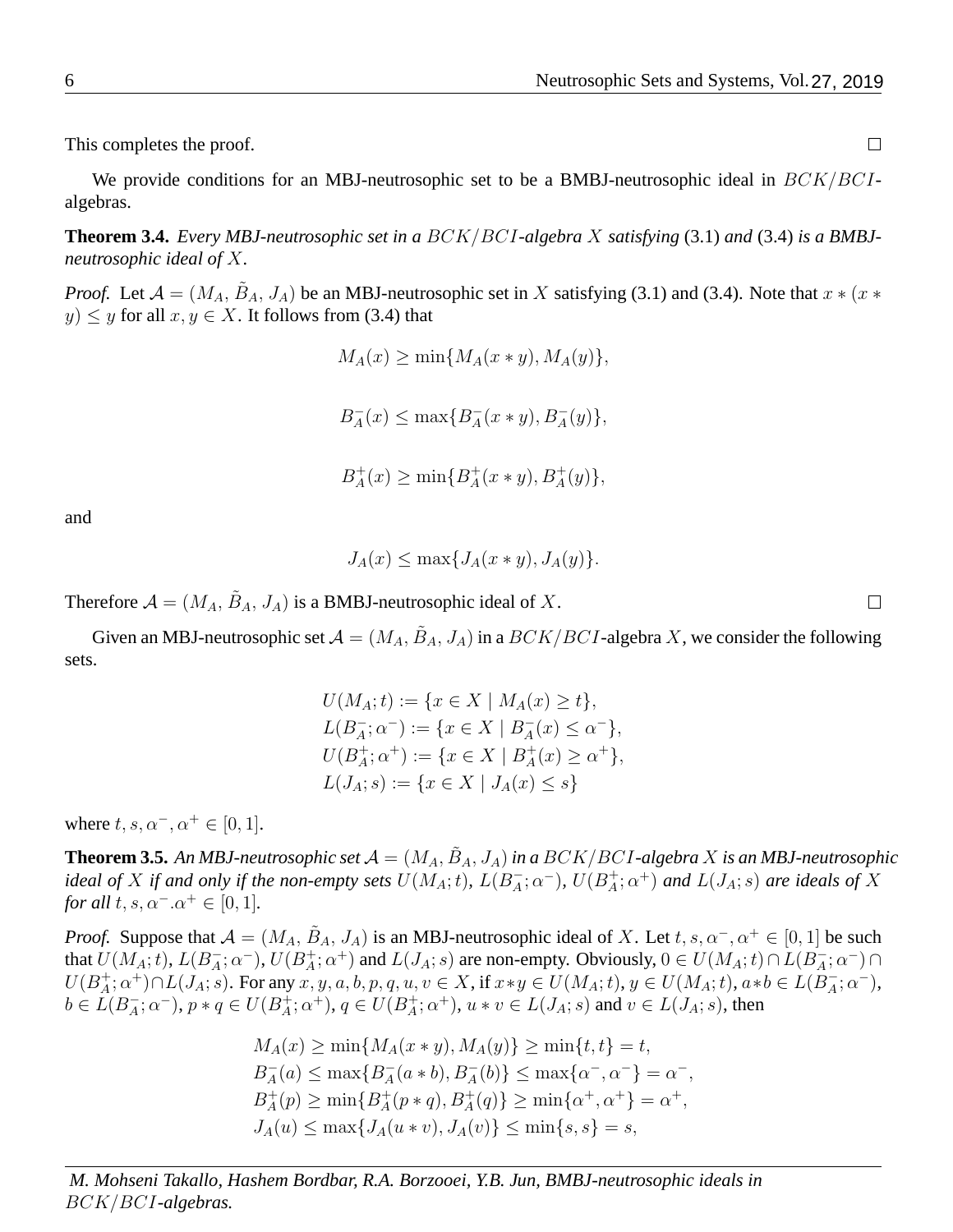and so  $x \in U(M_A; t)$ ,  $a \in L(B_A^-)$  $_{A}^{-}$ ;  $\alpha^{-}$ ),  $p \in U(B_{A}^{+})$  $A_i^+; \alpha^+$ ) and  $u \in L(J_A; s)$ . Therefore  $U(M_A; t)$ ,  $L(B_A^-)$  $\bar{A}$ ;  $\alpha^{-}$ ),  $U(B^+_A)$  $A^+_A$ ;  $\alpha^+$ ) and  $L(J_A; s)$  are ideals of X.

Conversely, assume that the non-empty sets  $U(M_A; t)$ ,  $L(B_A^-)$  $\bar{A}$ ;  $\alpha^{-}$ ),  $U(B_{A}^{+})$  $A^+$ ;  $\alpha^+$ ) and  $L(J_A; s)$  are ideals of X for all  $t, s, \alpha^-, \alpha^+ \in [0, 1]$ . Assume that  $M_A(0) < M_A(a)$ ,  $B_A^ A_4^-(0) > B_A^-(a), B_A^+$  $A^+(0) < B^+_A(a)$  and  $J_A(0) > J_A(a)$  for some  $a \in X$ . Then  $0 \notin U(M_A; M_A(a)) \cap L(B_A^-)$  $\frac{1}{A}$ ;  $B_A^{-}$  $_{A}^{-}(a))\cap U(B_{A}^{+}%$  $_{A}^{+}$ ;  $B_{A}^{+}$  $L^+_A(a)) \cap L(J_A; J_A(a),$ which is a contradiction. Hence  $M_A(0) \geq M_A(x)$ ,  $B_A^ \bar{A}(0) \leq B_A^{-}$  $A^{\dagger}(x)$ ,  $B^{\dagger}_A$  $A^+(0) \geq B_A^+$  $J_A^+(x)$  and  $J_A(0) \leq J_A(x)$ for all  $x \in X$ . If  $M_A(a_0) < \min\{M_A(a_0 * b_0), M_A(b_0)\}\$ for some  $a_0, b_0 \in X$ , then  $a_0 * b_0 \in U(M_A; t_0)$ and  $b_0 \in U(M_A; t_0)$  but  $a_0 \notin U(M_A; t_0)$  for  $t_0 := \min\{M_A(a_0 * b_0), M_A(b_0)\}\.$  This is a contradiction, and thus  $M_A(a) \ge \min\{M_A(a * b), M_A(b)\}\$  for all  $a, b \in X$ . Similarly, we can show that  $J_A(a) \le \max\{J_A(a * b)\}$ b),  $J_A(b)$ } for all  $a, b \in X$ . Suppose that  $B_A^ \overline{A}_A(a_0) > \max\{B_A^ A_{A}(a_{0}*b_{0}), B_{A}^{-}(b_{0})\}$  for some  $a_{0}, b_{0} \in X$ . Taking  $\alpha^- = \max\{B_A^-\}$  $A^-_A(a_0 * b_0), B^-_A(b_0) \}$  implies that  $a_0 * b_0 \in L(B_A^-)$  $\overline{A}$ ;  $\alpha^{-}$ ) and  $b_0 \in L(B_A^-)$  $(a_{A}^{-}; \alpha^{-})$  but  $a_0 \notin L(B_A^{-})$  $\bar{A}$ ;  $\alpha^{-}$ ). This is a contradiction. Thus  $B_A^ \overline{A}(x) \leq \max\{B_A^ A(x * y), B^-_A(y)$  for all  $x, y \in X$ . Similarly, we obtain  $A^+(x*y), B^+(y)$  for all  $x, y \in X$ . Consequently  $A = (M_A, \tilde{B}_A, J_A)$  is a BMBJ-neutrosophic  $B_A^+$  $_{A}^{+}(x) \geq \min\{B_{A}^{+}$ ideal of X.  $\Box$ 

**Theorem 3.6.** An MBJ-neutrosophic set  $\mathcal{A} = (M_A, \tilde{B}_A, J_A)$  in a  $BCK/BCI$ -algebra  $X$  is a BMBJ-neutrosophic *ideal of*  $X$  *if and only if*  $(M_A, B_A^-)$  *and*  $(B_A^+)$  $A^+_A, J_A)$  are intuitionistic fuzzy ideals of  $X$ .

*Proof.* Straightforward.

<span id="page-6-0"></span>**Theorem 3.7.** *Given an ideal I of a BCK*/*BCI-algebra X*, *let*  $\mathcal{A} = (M_A, \tilde{B}_A, J_A)$  *be an MBJ-neutrosophic set in* X *defined by*

$$
M_A(x) = \begin{cases} t & \text{if } x \in I, \\ 0 & \text{otherwise,} \end{cases} B_A^-(x) = \begin{cases} \alpha^- & \text{if } x \in I, \\ 1 & \text{otherwise,} \end{cases}
$$
  

$$
B_A^+(x) = \begin{cases} \alpha^+ & \text{if } x \in I, \\ 0 & \text{otherwise,} \end{cases} J_A(x) = \begin{cases} s & \text{if } x \in I, \\ 1 & \text{otherwise,} \end{cases}
$$

*where*  $t, \alpha^+ \in (0,1]$ ,  $s, \alpha^- \in [0,1)$ . Then  $\mathcal{A} = (M_A, \tilde{B}_A, J_A)$  is a BMBJ-neutrosophic ideal of X such that  $U(M_A;t) = L(B_A^{-})$  $\overline{A}$ ;  $\alpha^{-}$ ) =  $U(B_{A}^{+})$  $L_A^+(A^+)=L(J_A; s)=I.$ 

*Proof.* It is clear that  $U(M_A; t) = L(B_A^-)$  $_{A}^{-}$ ;  $\alpha^{-}$ ) =  $U(B_{A}^{+})$  $A_{\vec{A}}^+; \alpha^+) = L(J_A; s) = I$ . Let  $x, y \in X$ . If  $x * y \in I$  and  $y \in I$ , then  $x \in I$  and so

$$
M_A(x) = t = \min\{M_A(x * y), M_A(y)\}
$$
  
\n
$$
B_A^-(x) = \alpha^- = \max\{B_A^-(x * y), B_A^-(y)\},
$$
  
\n
$$
B_A^+(x) = \alpha^+ = \min\{B_A^+(x * y), B_A^+(y)\},
$$
  
\n
$$
J_A(x) = s = \max\{J_A(x * y), J_A(y)\}.
$$

If any one of  $x * y$  and y is contained in I, say  $x * y \in I$ , then  $M_A(x * y) = t$ ,  $B_A^ A_{A}(x * y) = \alpha^{-}, J_{A}(x * y) = s,$  $M_A(y) = 0, B_A^ _{A}^{-}(y) = 1, B_{A}^{+}$  $A_{A}^{+}(y) = 0$  and  $J_{A}(y) = 1$ . Hence

$$
M_A(x) \ge 0 = \min\{t, 0\} = \min\{M_A(x * y), M_A(y)\}
$$
  
\n
$$
B_A^-(x) \le 1 = \max\{B_A^-(x * y), B_A^-(y)\},
$$
  
\n
$$
B_A^+(x) \ge 0 = \min\{B_A^+(x * y), B_A^+(y)\},
$$
  
\n
$$
J_A(x) \le 1 = \max\{s, 1\} = \max\{J_A(x * y), J_A(y)\}.
$$

*M. Mohseni Takallo, Hashem Bordbar, R.A. Borzooei, Y.B. Jun, BMBJ-neutrosophic ideals in* BCK/BCI*-algebras.*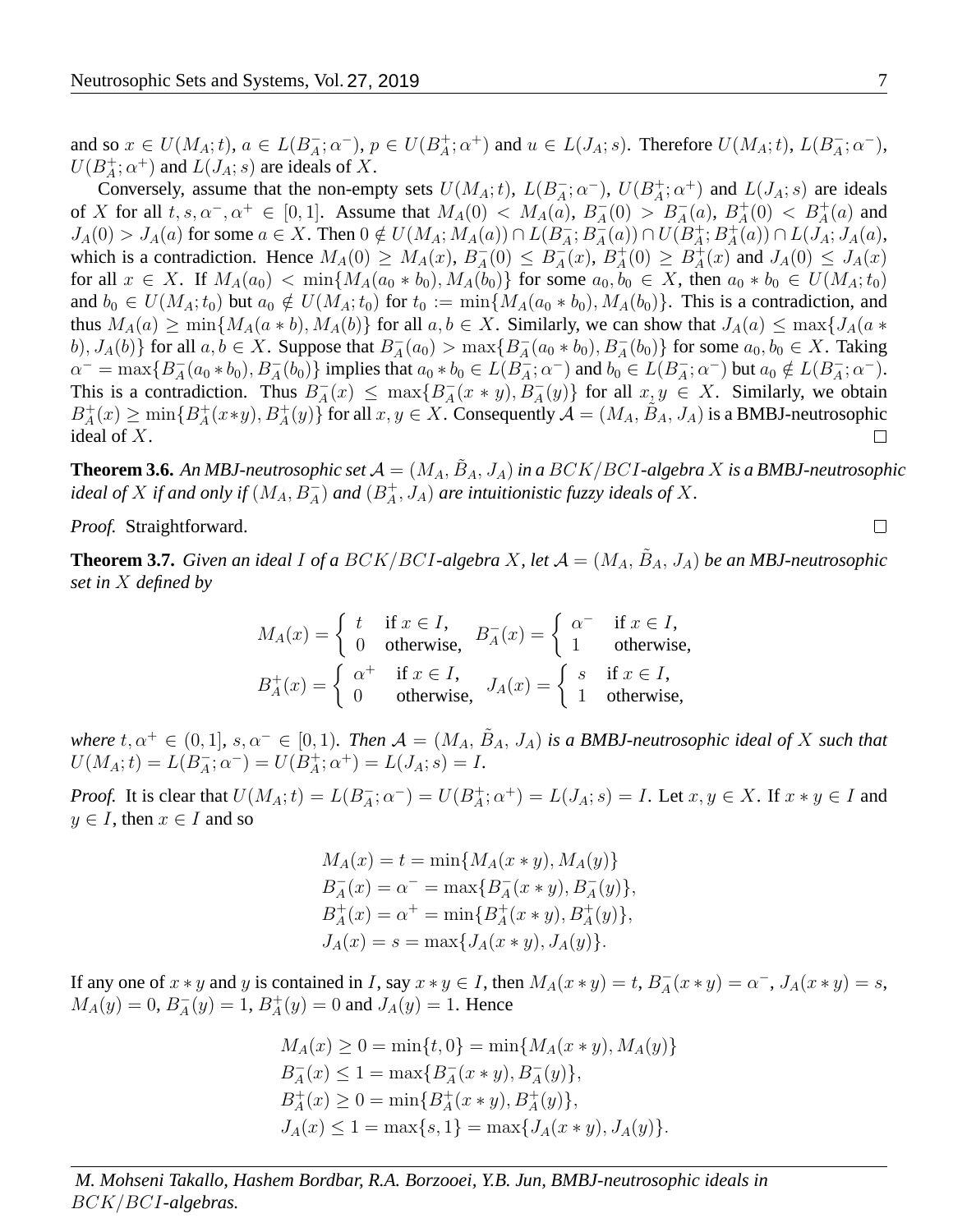If  $x * y, y \notin I$ , then  $M_A(x * y) = 0 = M_A(y), B_A^ \bar{A}(x * y) = 1 = B_A^ _{A}^{-}(y)$ ,  $B_{A}^{+}$  $A^+_A(x * y) = 0 = B^+_A$  $_A^+(y)$  and  $J_A(x * y) = 1 = J_A(y)$ . It follows that

> $M_A(x) \geq 0 = \min\{M_A(x * y), M_A(y)\}\$  $B_A^ \overline{A}_A(x) \leq 1 = \max\{B_A^{-1}\}$  $A_{A}(x * y), B_{A}^{-}(y)\},$  $B_{A}^{+}$  $_{A}^{+}(x) \geq 0 = \min\{B_{A}^{+}$  $A^+(x * y), B^+(y) \},$  $J_A(x) \leq 1 = \max\{J_A(x*y), J_A(y)\}.$

It is obvious that  $M_A(0) \geq M_A(x)$ ,  $B_A^ \bar{A}(0) \leq B_A^ _{A}^{-}(x)$ ,  $B_{A}^{+}$  $_A^+(0) \geq B_A^+$  $A_{A}^{+}(x)$  and  $J_{A}(0) \leq J_{A}(x)$  for all  $x \in X$ . Therefore  $A = (M_A, \tilde{B}_A, J_A)$  is a BMBJ-neutrosophic ideal of X.  $\Box$ 

**Theorem 3.8.** For any non-empty subset I of X, let  $\mathcal{A} = (M_A, \tilde{B}_A, J_A)$  be an MBJ-neutrosophic set in X which is given in Theorem [3.7.](#page-6-0) If  $\mathcal{A}=(M_A,\tilde{B}_A,J_A)$  is a BMBJ-neutrosophic ideal of  $X$ , then  $\tilde{I}$  is an ideal of X*.*

*Proof.* Obviously,  $0 \in I$ . Let  $x, y \in X$  be such that  $x * y \in I$  and  $y \in I$ . Then  $M_A(x * y) = t = M_A(y)$ ,  $B_A^+$  $A_{A}^{-}(x * y) = \alpha^{-} = B_{A}^{-}$  $_{A}^{-}(y)$ ,  $B_{A}^{+}$  $_{A}^{+}(x * y) = \alpha^{+} = B_{A}^{+}$  $A_{A}^{+}(y)$  and  $J_{A}(x * y) = s = J_{A}(y)$ . Thus

> $M_A(x) > \min\{M_A(x * y), M_A(y)\} = t$  $B_A^+$  $\overline{A}_A(x) \leq \max\{B_A^ A_{A}(x * y), B_{A}^{-}(y)\} = \alpha^{-},$  $B_4^+$  $A_{A}^{+}(x) \geq \min\{B_{A}^{+}$  $A^+(x * y), B^+(y) = \alpha^+,$  $J_A(x) \leq \max\{J_A(x*y), J_A(y)\} = s,$

and hence  $x \in I$ . Therefore I is an ideal of X.

<span id="page-7-0"></span>**Theorem 3.9.** *In a* BCK*-algebra, every BMBJ-neutrosophic ideal is a BMBJ-neutrosophic subalgebra.*

*Proof.* Let  $\mathcal{A} = (M_A, \tilde{B}_A, J_A)$  be a BMBJ-neutrosophic ideal of a  $BCK$ -algebra X. Since  $(x * y) * x \leq y$  for all  $x, y \in X$ , it follows from Proposition [3.3](#page-3-2) that

$$
M_A(x * y) \ge \min\{M_A(x), M_A(y)\},
$$
  
\n
$$
B_A^-(x * y) \le \max\{B_A^-(x), B_A^-(y)\},
$$
  
\n
$$
B_A^+(x * y) \ge \min\{B_A^+(x), B_A^+(y)\},
$$
  
\n
$$
J_A(x * y) \le \max\{J_A(x), J_A(y)\}
$$

for all  $x, y \in X$ . Hence  $\mathcal{A} = (M_A, \tilde{B}_A, J_A)$  is a BMBJ-neutrosophic subalgebra of a  $BCK$ -algebra X.  $\Box$ 

The converse of Theorem [3.9](#page-7-0) may not be true as seen in the following example.

**Example 3.10.** Consider a BCK-algebra  $X = \{0, 1, 2, 3\}$  with the binary operation  $*$  which is given in Table [3.](#page-8-0) Let  $\mathcal{A} = (M_A, \tilde{B}_A, J_A)$  be an MBJ-neutrosophic set in X defined by Table [4.](#page-8-1) Then  $\mathcal{A} = (M_A, \tilde{B}_A, J_A)$  is a BMBJ-neutrosophic subalgebra of  $X$ , but it is not a BMBJ-neutrosophic ideal of  $X$  since

$$
B_A^+(1) \ngeq \min\{B_A^+(1*2), B_A^+(2)\}.
$$

We provide a condition for a BMBJ-neutrosophic subalgebra to be a BMBJ-neutrosophic ideal in a  $BCK$ algebra.

*M. Mohseni Takallo, Hashem Bordbar, R.A. Borzooei, Y.B. Jun, BMBJ-neutrosophic ideals in* BCK/BCI*-algebras.*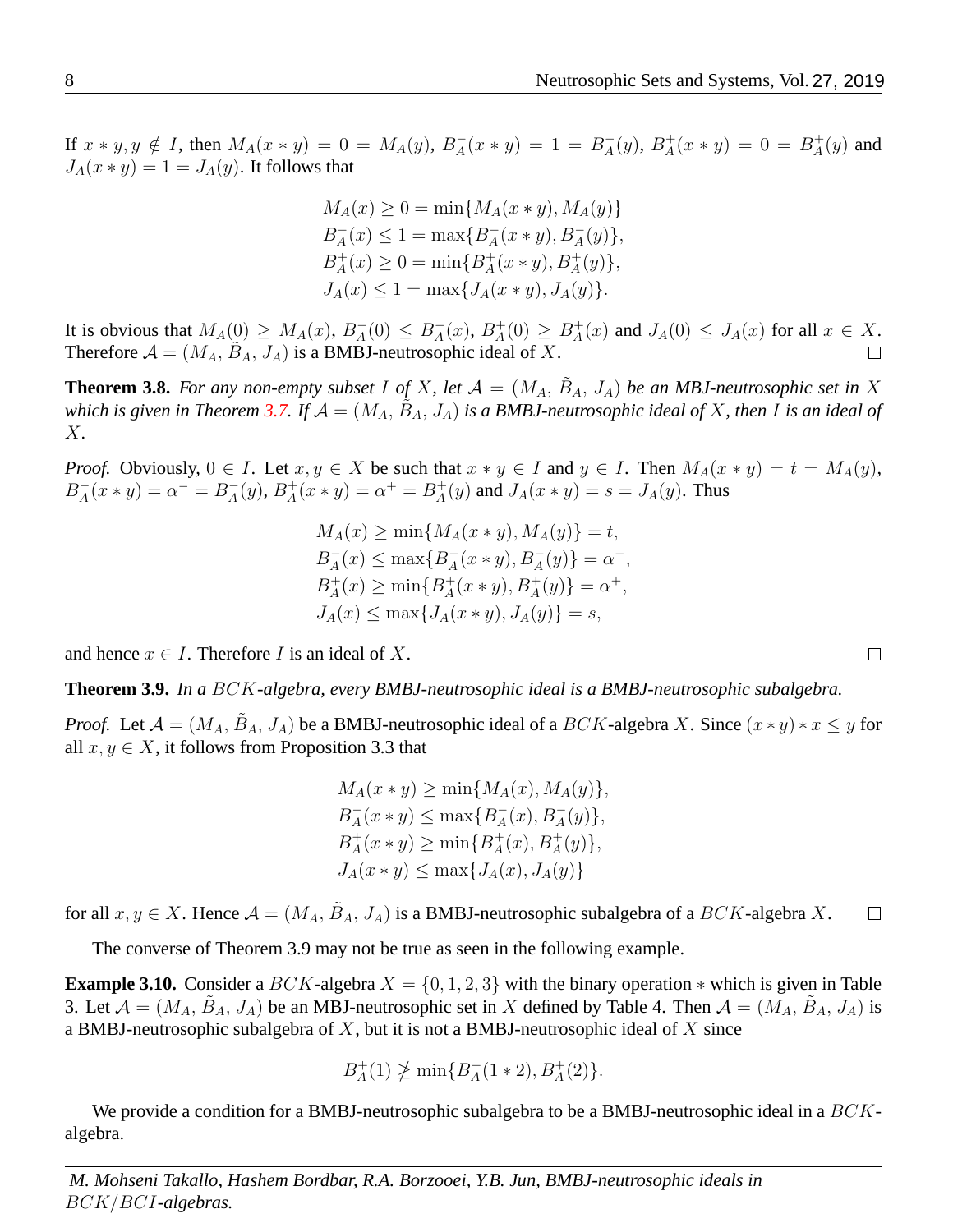| $\ast$   |   |   | $\mathcal{D}$ | $\mathcal{R}$ |
|----------|---|---|---------------|---------------|
| $\Gamma$ |   |   |               |               |
| 1        |   |   |               |               |
| $\Omega$ |   |   |               | ົ             |
| $\Omega$ | 2 | ว | $\mathbf{Q}$  |               |

<span id="page-8-0"></span>Table 3: Cayley table for the binary operation "∗"

<span id="page-8-1"></span>Table 4: MBJ-neutrosophic set  $A = (M_A, \tilde{B}_A, J_A)$ 

| Х | $M_A(x)$ | $B_A(x)$     | $J_A(x)$ |
|---|----------|--------------|----------|
|   | 0.7      | [0.03, 0.08] | $0.2\,$  |
|   | 0.4      | [0.02, 0.06] | 0.3      |
|   | 0.4      | [0.03, 0.08] | 0.4      |
|   | 0.6      | [0.02, 0.06] | 0.5      |

**Theorem 3.11.** Let  $\mathcal{A} = (M_A, \tilde{B}_A, J_A)$  be a BMBJ-neutrosophic subalgebra of a BCK-algebra X satisfying *the condition* [\(3.4\)](#page-4-1). Then  $\mathcal{A} = (M_A, \tilde{B}_A, J_A)$  *is a BMBJ-neutrosophic ideal of* X.

*Proof.* For any  $x \in X$ , we get

 $M_A(0) = M_A(x*x) > \min\{M_A(x), M_A(x)\} = M_A(x),$ 

 $B_A^ _{A}^{-}(0) = B_{A}^{-}$  $\frac{1}{A}(x * x) \leq \max\{B_A^{-}$  $_{A}^{-}(x), B_{A}^{-}(x) \} = B_{A}^{-}$  $\bar{A}(x),$ 

$$
B_A^+(0) = B_A^+(x * x) \ge \min\{B_A^+(x), B_A^+(x)\} = B_A^+(x),
$$

and

$$
J_A(0) = J_A(x * x) \le \max\{J_A(x), J_A(x)\} = J_A(x).
$$

Since  $x * (x * y) \leq y$  for all  $x, y \in X$ , it follows from [\(3.4\)](#page-4-1) that

 $M_A(x) \geq \min\{M_A(x*y), M_A(y)\},\$  $B_A^ \overline{A}_A(x) \leq \max\{B_A^ A(x * y), B_A^-(y)$ ,  $B_A^+$  $A_{A}^{+}(x) \geq \min\{B_{A}^{+}$  $A^+(x * y), B^+(y) \},$  $J_A(x) \le \max\{J_A(x*y), J_A(y)\}\$ 

for all  $x, y \in X$ . Therefore  $\mathcal{A} = (M_A, \tilde{B}_A, J_A)$  is a BMBJ-neutrosophic ideal of X.

*M. Mohseni Takallo, Hashem Bordbar, R.A. Borzooei, Y.B. Jun, BMBJ-neutrosophic ideals in* BCK/BCI*-algebras.*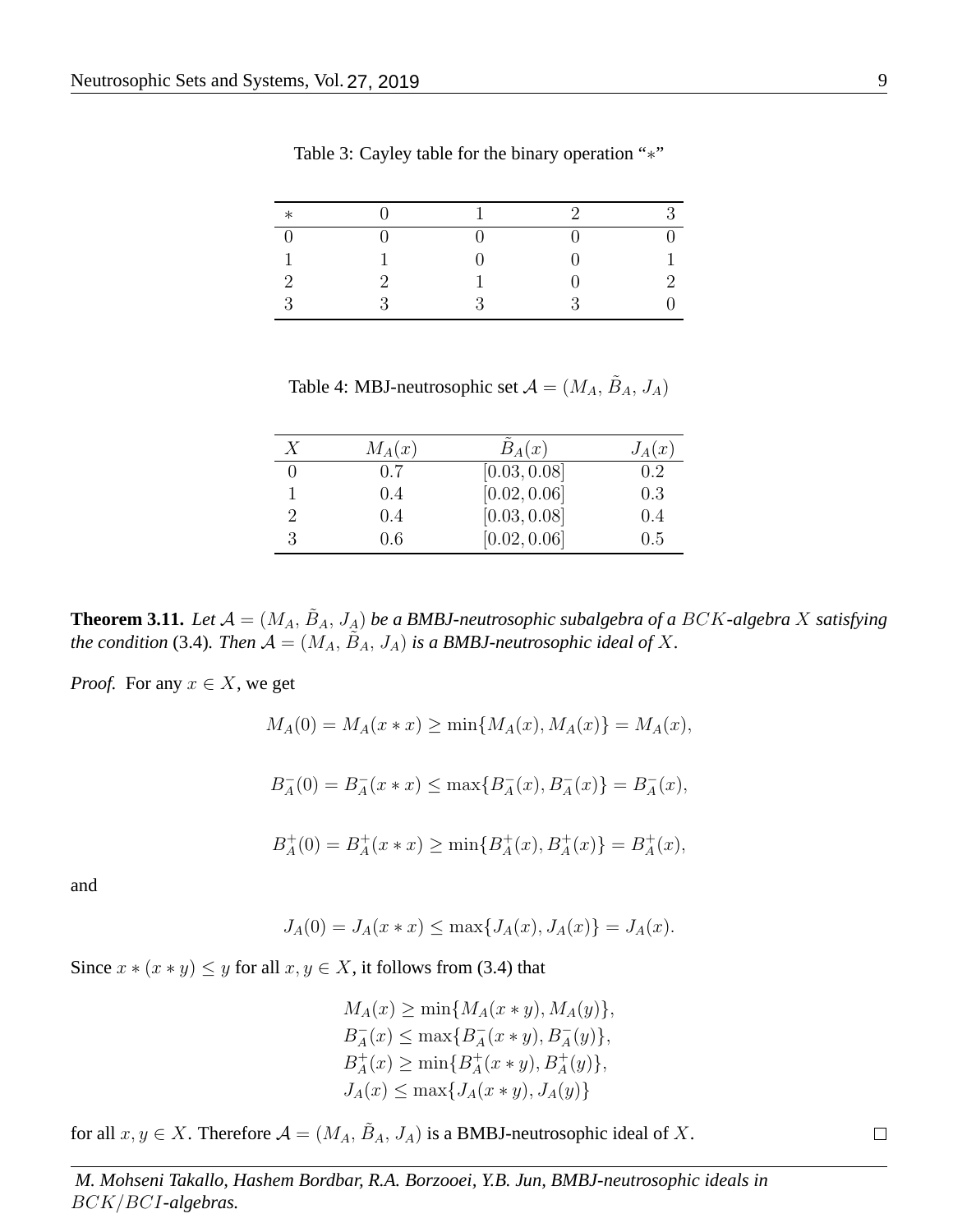Theorem [3.9](#page-7-0) is not true in a  $BCI$ -algebra as seen in the following example.

**Example 3.12.** Let  $(Y, *, 0)$  be a BCI-algebra and let  $(\mathbb{Z}, -, 0)$  be an adjoint BCI-algebra of the additive group  $(\mathbb{Z}, +, 0)$  of integers. Then  $X = Y \times \mathbb{Z}$  is a BCI-algebra and  $I = Y \times \mathbb{N}$  is an ideal of X where  $\mathbb{N}$  is the set of all non-negative integers (see [\[3\]](#page-15-12)). Let  $A = (M_A, \tilde{B}_A, J_A)$  be an MBJ-neutrosophic set in X which is given in Theorem [3.7.](#page-6-0) Then  $\mathcal{A} = (M_A, \tilde{B}_A, J_A)$  is a BMBJ-neutrosophic ideal of X by Theorem 3.7. But it is not a BMBJ-neutrosophic subalgebra of  $X$  since

$$
M_A((0,0)*(0,1)) = M_A((0,-1)) = 0 < t = \min\{M_A((0,0)), M_A(0,1))\},\
$$

$$
B_A^-((0,0)*(0,2)) = B_A^-((0,-2)) = 1 > \alpha^- = \max\{B_A^-((0,0)), B_A^-(0,2))\},\,
$$

$$
B_A^+((0,0)*(0,2)) = B_A^+((0,-2)) = 0 < \alpha^+ = \min\{B_A^+((0,0)), B_A^+(0,2))\},
$$

and/or

$$
J_A((0,0)*(0,3)) = J_A((0,-3)) = 1 > s = \max\{J_A((0,0)), J_A(0,3))\}.
$$

**Definition 3.13.** A BMBJ-neutrosophic ideal  $A = (M_A, \tilde{B}_A, J_A)$  of a  $BCI$ -algebra X is said to be *closed* if

$$
(\forall x \in X)(M_A(0*x) \ge M_A(x), B_A^-(0*x) \le B_A^-(x), B_A^+(0*x) \ge B_A^+(x), J_A(0*x) \le J_A(x)).
$$
 (3.5)

<span id="page-9-0"></span>**Theorem 3.14.** *In a* BCI*-algebra, every closed BMBJ-neutrosophic ideal is a BMBJ-neutrosophic subalgebra.*

*Proof.* Let  $\mathcal{A} = (M_A, \tilde{B}_A, J_A)$  be a closed BMBJ-neutrosophic ideal of a  $BCI$ -algebra X. Using [\(3.2\)](#page-3-3), [\(2.3\)](#page-1-0),  $(III)$  and  $(3.3)$ , we have

$$
M_A(x * y) \ge \min\{M_A((x * y) * x), M_A(x)\} = \min\{M_A(0 * y), M_A(x)\} \ge \min\{M_A(y), M_A(x)\},
$$

$$
B_A^-(x * y) \le \max\{B_A^-(x * y) * x), B_A^-(x)\} = \max\{B_A^-(0 * y), B_A^-(x)\} \le \max\{B_A^-(y), B_A^-(x)\},
$$

$$
B_A^+(x * y) \ge \min\{B_A^+((x * y) * x), B_A^+(x)\} = \min\{B_A^+(0 * y), B_A^+(x)\} \ge \min\{B_A^+(y), B_A^+(x)\},
$$

and

$$
J_A(x * y) \le \max\{J_A((x * y) * x), J_A(x)\} = \max\{J_A(0 * y), J_A(x)\} \le \max\{J_A(y), J_A(x)\}
$$

for all  $x, y \in X$ . Hence  $\mathcal{A} = (M_A, \tilde{B}_A, J_A)$  is a BMBJ-neutrosophic subalgebra of X.

**Theorem 3.15.** *In a weakly* BCK*-algebra, every BMBJ-neutrosophic ideal is closed.*

*Proof.* Let  $\mathcal{A} = (M_A, \tilde{B}_A, J_A)$  be a BMBJ-neutrosophic ideal of a weakly  $BCK$ -algebra X. For any  $x \in X$ , we obtain

$$
M_A(0*x) \ge \min\{M_A((0*x)*x), M_A(x)\} = \min\{M_A(0), M_A(x)\} = M_A(x),
$$

*M. Mohseni Takallo, Hashem Bordbar, R.A. Borzooei, Y.B. Jun, BMBJ-neutrosophic ideals in* BCK/BCI*-algebras.*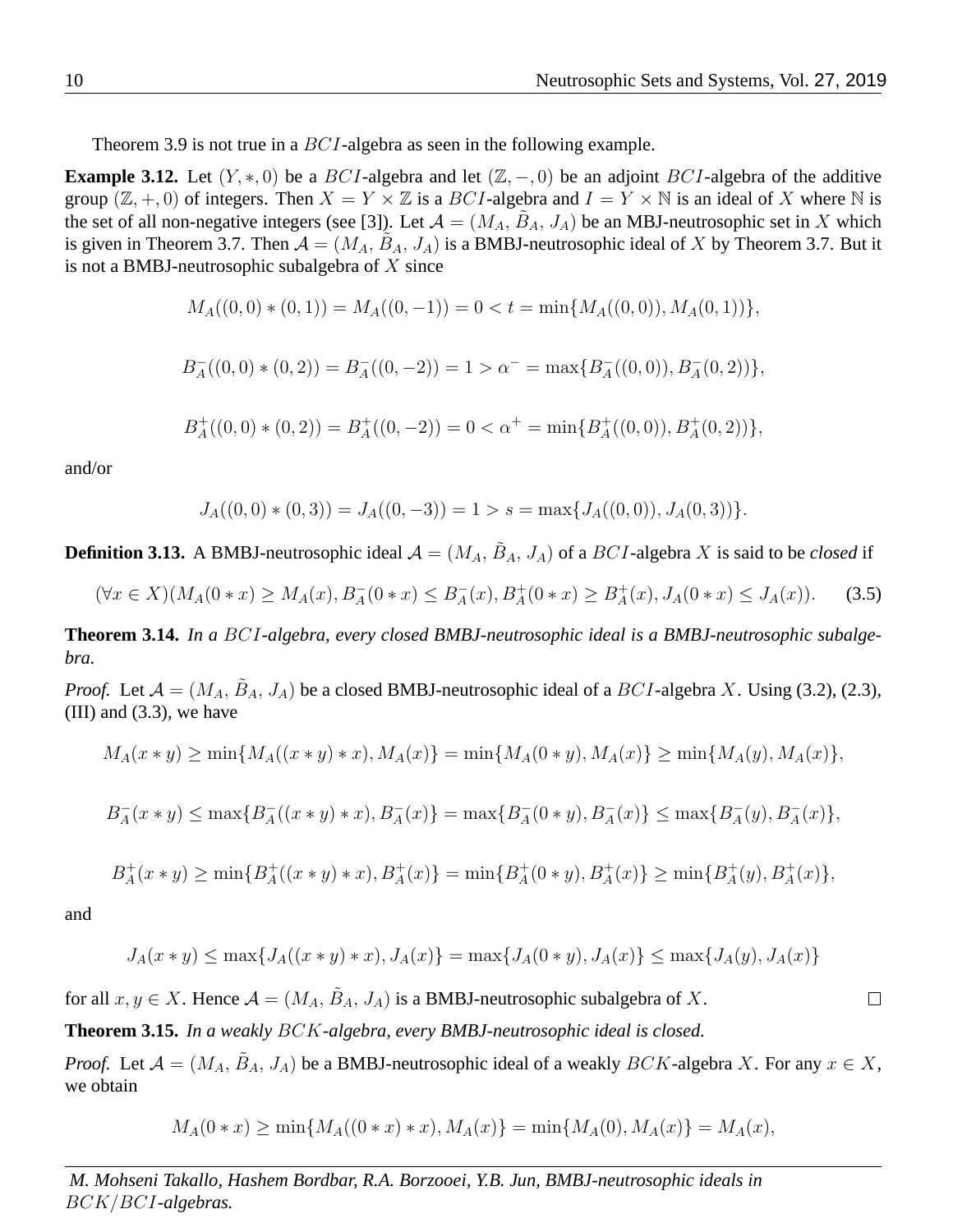$$
B_A^-(0*x)\leq \max\{B_A^-(0*x)*x), B_A^-(x)\}=\max\{B_A^-(0), B_A^-(x)\}=B_A^-(x),
$$

$$
B_A^+(0*x) \ge \min\{B_A^+(0*x)*x), B_A^+(x)\} = \min\{B_A^+(0), B_A^+(x)\} = B_A^+(x),
$$

$$
J_A(0*x) \le \max\{J_A((0*x)*x), J_A(x)\} = \max\{J_A(0), J_A(x)\} = J_A(x).
$$

Therefore  $A = (M_A, \tilde{B}_A, J_A)$  is a closed BMBJ-neutrosophic ideal of X.

**Corollary 3.16.** *In a weakly* BCK*-algebra, every BMBJ-neutrosophic ideal is a BMBJ-neutrosophic subalgebra.*

The following example shows that any BMBJ-neutrosophic subalgebra is not a BMBJ-neutrosophic ideal in a BCI-algebra.

**Example 3.17.** Consider a BCI-algebra  $X = \{0, a, b, c, d, e\}$  with the ∗-operation in Table [5.](#page-10-0)

| $\ast$           |                  | $\boldsymbol{a}$ |                  | $\mathcal{C}$  |                | $\epsilon$       |
|------------------|------------------|------------------|------------------|----------------|----------------|------------------|
| $\overline{0}$   |                  |                  | $\mathcal{C}$    | h              | $\overline{c}$ | $\mathcal{C}$    |
| $\boldsymbol{a}$ | $\boldsymbol{a}$ |                  | $\mathcal{C}$    | h              | $\mathcal{C}$  | $\mathcal{C}$    |
| $\boldsymbol{b}$ | b                |                  | 0                | $\overline{c}$ |                | O                |
| $\mathfrak c$    | $\mathcal{C}$    | $\mathcal{C}$    | b                | 0              |                |                  |
| $\boldsymbol{d}$ | $\overline{d}$   |                  | $\boldsymbol{a}$ | $\mathcal{C}$  |                | $\boldsymbol{a}$ |
| $\epsilon$       | $\epsilon$       |                  | $\boldsymbol{a}$ | $\mathcal C$   | $\it a$        |                  |

<span id="page-10-0"></span>Table 5: Cayley table for the binary operation "∗"

Let  $\mathcal{A} = (M_A, \tilde{B}_A, J_A)$  be an MBJ-neutrosophic set in X defined by Table [6.](#page-10-1)

<span id="page-10-1"></span>Table 6: MBJ-neutrosophic set  $A = (M_A, \tilde{B}_A, J_A)$ 

| $\boldsymbol{X}$ | $M_A(x)$ | $B_{A}(x)$   | $J_A(x)$ |
|------------------|----------|--------------|----------|
| 0                | 0.7      | [0.14, 0.19] | 0.3      |
| $\alpha$         | 0.4      | [0.04, 0.45] | 0.6      |
| h                | 0.7      | [0.14, 0.19] | 0.3      |
| C                | 0.7      | [0.14, 0.19] | 0.3      |
| d                | 0.4      | [0.04, 0.45] | 0.6      |
| e                | 0.4      | [0.04, 0.45] | 0.6      |

*M. Mohseni Takallo, Hashem Bordbar, R.A. Borzooei, Y.B. Jun, BMBJ-neutrosophic ideals in* BCK/BCI*-algebras.*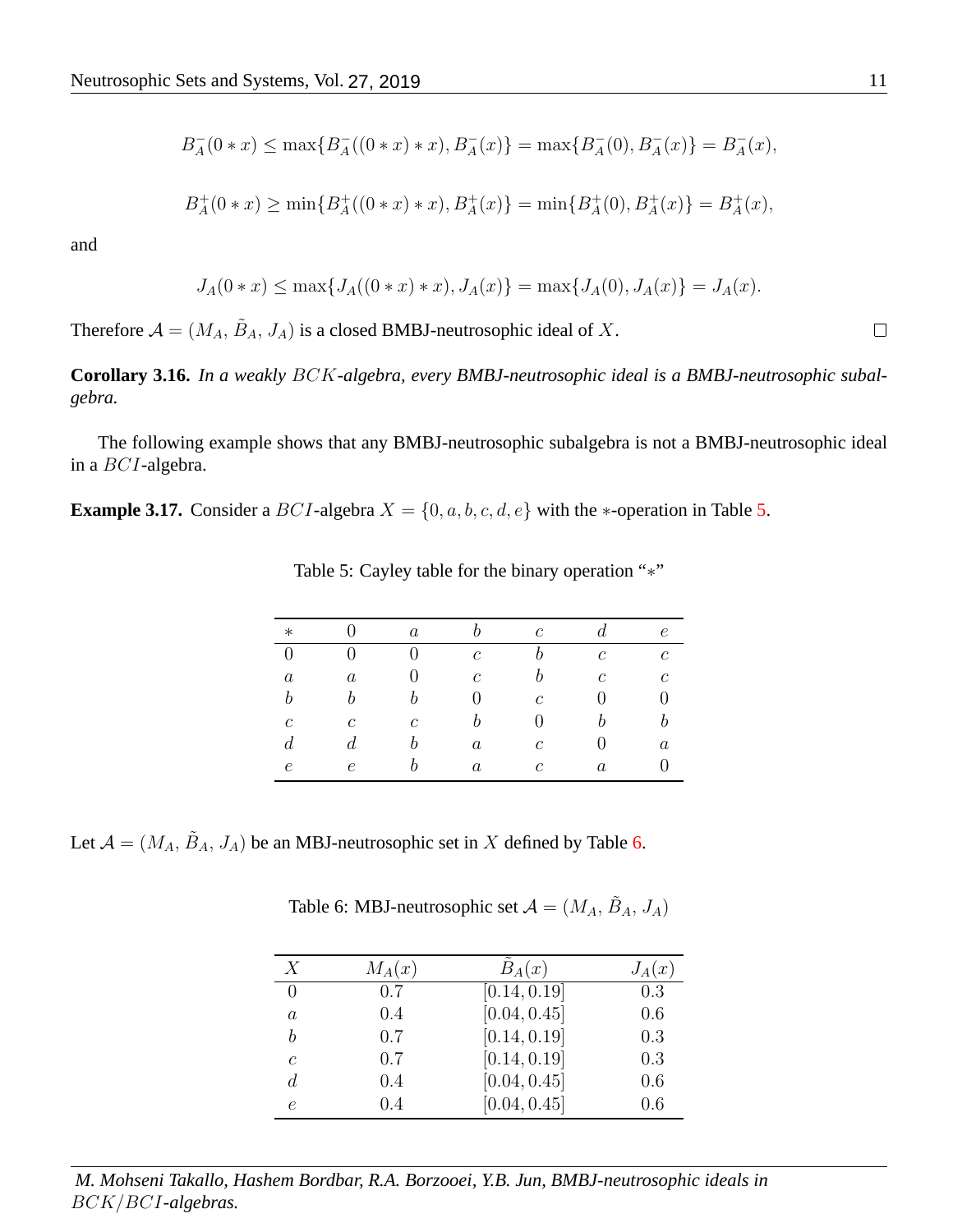It is routine to verify that  $A = (M_A, \tilde{B}_A, J_A)$  is a BMBJ-neutrosophic subalgebra of X. But it is not a BMBJ-neutrosophic ideal of X since

> $M_A(d) < \min\{M_A(d*c), M_A(c)\},$  $B_A^ _{A}^{-}(d) > \max\{B_{A}^{-}$  $_{A}^{-}(d * c), B_{A}^{-}(c)\},$  $B_A^+$  $_{A}^{+}(d) < \min\{B_{A}^{+}$  $A^+(d*c), B^+_A(c) \},$

and/or

$$
J_A(d) > \max\{J_A(d*c), J_A(c)\}.
$$

**Theorem 3.18.** *In a* p*-semisimple* BCI*-algebra* X*, the following are equivalent.*

(1)  $\mathcal{A} = (M_A, \tilde{B}_A, J_A)$  *is a closed BMBJ-neutrosophic ideal of* X.

(2)  $\mathcal{A} = (M_A, \tilde{B}_A, J_A)$  *is a BMBJ-neutrosophic subalgebra of* X.

*Proof.* (1)  $\Rightarrow$  (2). See Theorem [3.14.](#page-9-0)

 $(2) \Rightarrow (1)$ . Suppose that  $\mathcal{A} = (M_A, \tilde{B}_A, J_A)$  is a BMBJ-neutrosophic subalgebra of X. For any  $x \in X$ , we get

 $M_A(0) = M_A(x * x) > \min\{M_A(x), M_A(x)\} = M_A(x),$ 

$$
B_A^-(0) = B_A^-(x*x) \le \max\{B_A^-(x),B_A^-(x)\} = B_A^-(x),
$$

$$
B_A^+(0) = B_A^+(x * x) \ge \min\{B_A^+(x), B_A^+(x)\} = B_A^+(x),
$$

and

$$
J_A(0) = J_A(x * x) \le \max\{J_A(x), J_A(x)\} = J_A(x).
$$

Hence  $M_A(0*x) \ge \min\{M_A(0), M_A(x)\} = M_A(x), B_A^{-}$  $\sum_{A} (0 \ast x) \leq \max \{ B_A^ A_4^-(0), B_A^-(x) \} = B_A^ _{A}^{-}(x) B_{A}^{+}$  $_{A}^{+}(0*x) \geq$  $\min\{B_A^+$  $A^+(0), B^+_A(x)$ } =  $B^+_A$  $A_A^+(x)$  and  $J_A(0*x) \le \max\{J_A(0), J_A(x)\} = J_A(x)$  for all  $x \in X$ . Let  $x, y \in X$ . Then

$$
M_A(x) = M_A(y * (y * x)) \ge \min\{M_A(y), M_A(y * x)\}
$$
  
=  $\min\{M_A(y), M_A(0 * (x * y))\}$   
 $\ge \min\{M_A(x * y), M_A(y)\},$ 

$$
B_A^-(x) = B_A^-(y * (y * x)) \le \max\{B_A^-(y), B_A^-(y * x)\}
$$
  
=  $\max\{B_A^-(y), B_A^-(0 * (x * y))\}$   
 $\le \max\{B_A^-(x * y), B_A^-(y)\}$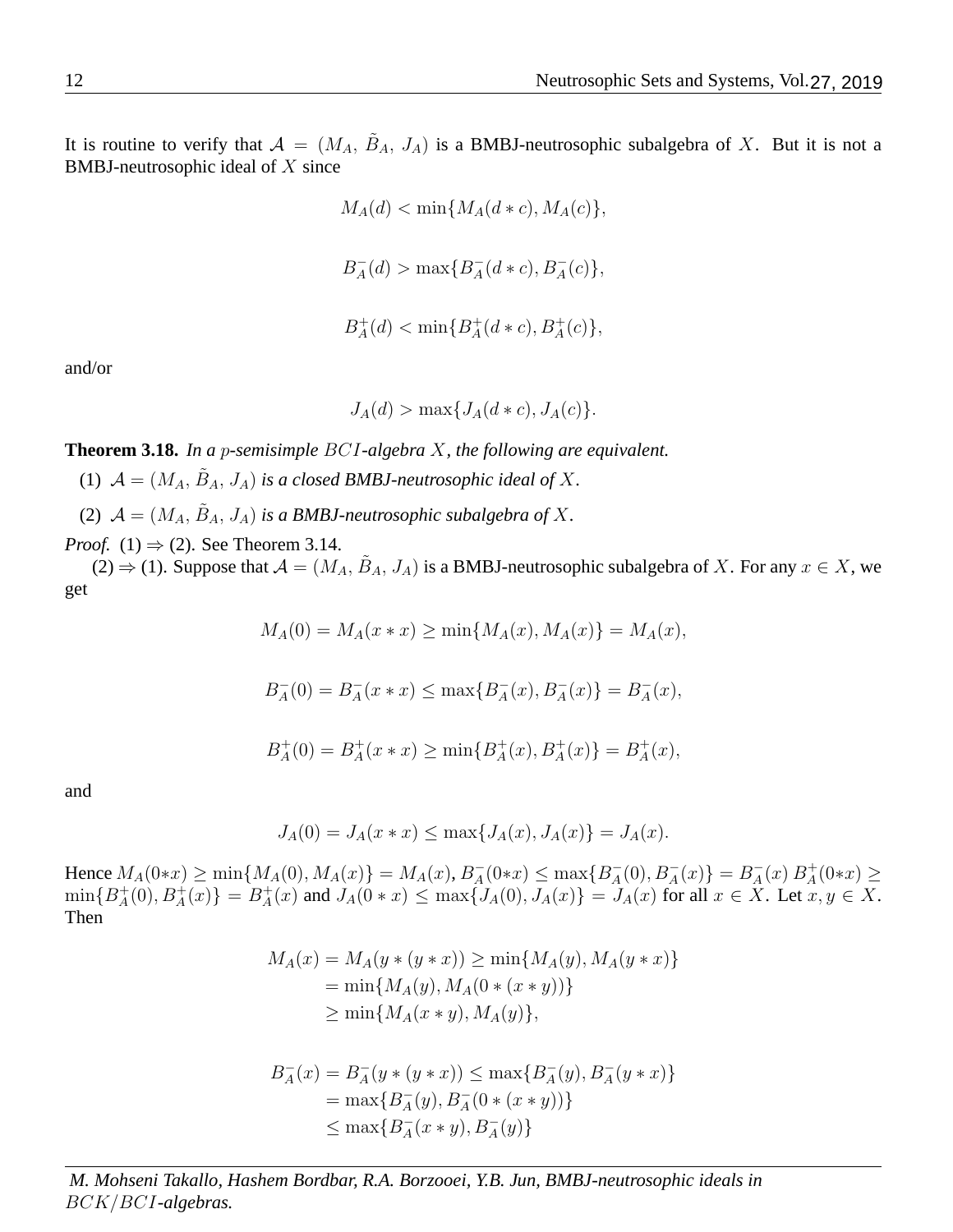$$
B_A^+(x) = B_A^+(y * (y * x)) \ge \min\{B_A^+(y), B_A^+(y * x)\}
$$
  
=  $\min\{B_A^+(y), B_A^+(0 * (x * y))\}$   
 $\ge \min\{B_A^+(x * y), B_A^+(y)\}$ 

$$
J_A(x) = J_A(y * (y * x)) \le \max\{J_A(y), J_A(y * x)\}
$$
  
=  $\max\{J_A(y), J_A(0 * (x * y))\}$   
 $\le \max\{J_A(x * y), J_A(y)\}.$ 

Therefore  $A = (M_A, \tilde{B}_A, J_A)$  is a closed BMBJ-neutrosophic ideal of X.

Since every associative  $BCI$ -algebra is *p*-semisimple, we have the following corollary.

**Corollary 3.19.** *In an associative* BCI*-algebra* X*, the following are equivalent.*

- (1)  $\mathcal{A} = (M_A, \tilde{B}_A, J_A)$  *is a closed BMBJ-neutrosophic ideal of* X.
- (2)  $\mathcal{A} = (M_A, \tilde{B}_A, J_A)$  *is a BMBJ-neutrosophic subalgebra of* X.

**Definition 3.20.** Let X be an  $(S)$ - $BCK$ -algebra. An MBJ-neutrosophic set  $\mathcal{A} = (M_A, \tilde{B}_A, J_A)$  in X is called a *BMBJ-neutrosophic* ◦*-subalgebra* of X if the following assertions are valid.

$$
M_A(x \circ y) \ge \min\{M_A(x), M_A(y)\},
$$
  
\n
$$
B_A^-(x \circ y) \le \max\{B_A^-(x), B_A^-(y)\},
$$
  
\n
$$
B_A^+(x \circ y) \ge \min\{B_A^+(x), B_A^+(y)\},
$$
  
\n
$$
J_A(x \circ y) \le \max\{J_A(x), J_A(y)\}
$$
\n(3.6)

for all  $x, y \in X$ .

<span id="page-12-0"></span>**Lemma 3.21.** *Every BMBJ-neutrosophic ideal of a* BCK/BCI*-algebra* X *satisfies the following assertion.*

$$
(\forall x, y \in X) \left( x \le y \implies M_A(x) \ge M_A(y), B_A^-(x) \le B_A^-(y), B_A^+(x) \ge B_A^+(y), J_A(x) \le J_A(y) \right). \tag{3.7}
$$

*Proof.* Assume that  $x \leq y$  for all  $x, y \in X$ . Then  $x * y = 0$ , and so

$$
M_A(x) \ge \min\{M_A(x*y), M_A(y)\} = \min\{M_A(0), M_A(y)\} = M_A(y),
$$

$$
B_A^-(x) \le \max\{B_A^-(x*y),B_A^-(y)\} = \max\{B_A^-(0),B_A^-(y)\} = B_A^-(y),
$$

$$
B_A^+(x) \ge \min\{B_A^+(x*y),B_A^+(y)\} = \min\{B_A^+(0),B_A^+(y)\} = B_A^+(y),
$$

and

$$
J_A(x) \le \max\{J_A(x*y), J_A(y)\} = \max\{J_A(0), J_A(y)\} = J_A(y).
$$

This completes the proof.

*M. Mohseni Takallo, Hashem Bordbar, R.A. Borzooei, Y.B. Jun, BMBJ-neutrosophic ideals in* BCK/BCI*-algebras.*

 $\Box$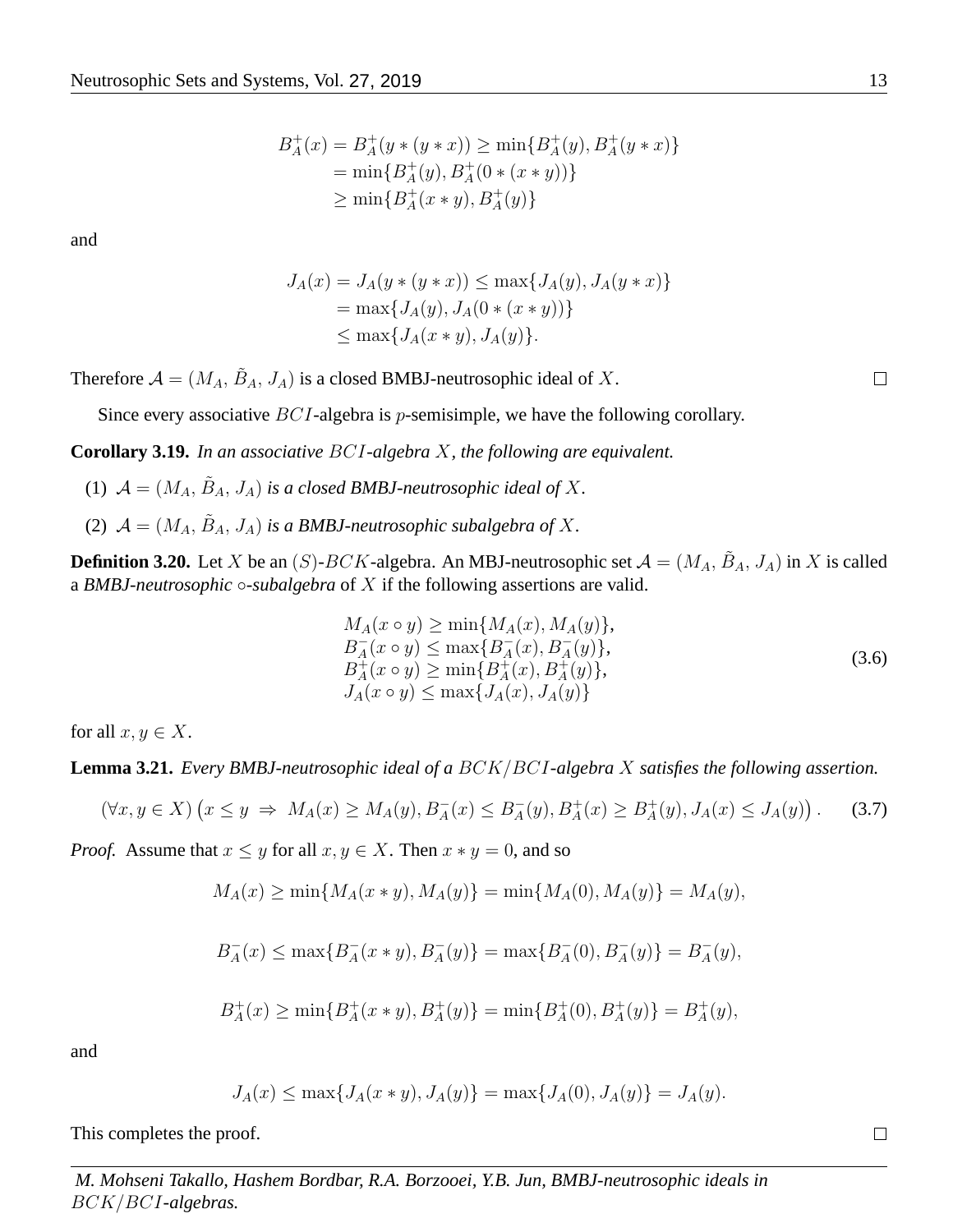<span id="page-13-0"></span>**Theorem 3.22.** *In an* (S)*-*BCK*-algebra, every BMBJ-neutrosophic ideal is a BMBJ-neutrosophic* ◦*-subalgebra.*

*Proof.* Let  $\mathcal{A} = (M_A, \tilde{B}_A, J_A)$  be a BMBJ-neutrosophic ideal of an  $(S)$ - $BCK$ -algebra X. Note that  $(x \circ y)$  \*  $x \leq y$  for all  $x, y \in X$ . Using Lemma [3.21](#page-12-0) and [\(3.2\)](#page-3-3) inplies that

$$
M_A(x \circ y) \ge \min\{M_A((x \circ y) * x), M_A(x)\} \ge \min\{M_A(y), M_A(x)\},\
$$

$$
B_A^-(x \circ y) \le \max\{B_A^-(x \circ y) * x), B_A^-(x)\} \le \max\{B_A^-(y), B_A^-(x)\},
$$

$$
B_A^+(x \circ y) \ge \min\{B_A^+((x \circ y) * x), B_A^+(x)\} \ge \min\{B_A^+(y), B_A^+(x)\},\
$$

and

$$
J_A(x \circ y) \le \max\{J_A((x \circ y) * x), J_A(x)\} \le \max\{J_A(y), J_A(x)\}.
$$

Therefore  $\mathcal{A} = (M_A, \tilde{B}_A, J_A)$  is a BMBJ-neutrosophic  $\circ$ -subalgebra of X.

We provide a characterization of a BMBJ-neutrosophic ideal in an  $(S)$ - $BCK$ -algebra.

**Theorem 3.23.** Let  $\mathcal{A} = (M_A, \tilde{B}_A, J_A)$  be an MBJ-neutrosophic set in an (S)-BCK-algebra X. Then  $\mathcal{A} = (M_A, \tilde{B}_A, J_A)$  is a BMBJ-neutrosophic ideal of X if and only if the following assertions are valid.

$$
M_A(x) \ge \min\{M_A(y), M_A(z)\}, B_A^-(x) \le \max\{B_A^-(y), B_A^-(z)\},
$$
  
\n
$$
B_A^+(x) \ge \min\{B_A^+(y), B_A^+(z)\}, J_A(x) \le \max\{J_A(y), J_A(z)\}
$$
\n(3.8)

*for all*  $x, y, z \in X$  *with*  $x \leq y \circ z$ *.* 

*Proof.* Assume that  $A = (M_A, \tilde{B}_A, J_A)$  is a BMBJ-neutrosophic ideal of X and let  $x, y, z \in X$  be such that  $x \leq y \circ z$ . Using [\(3.1\)](#page-3-1), [\(3.2\)](#page-3-3) and Theorem [3.22,](#page-13-0) we have

<span id="page-13-1"></span>
$$
M_A(x) \ge \min\{M_A(x * (y \circ z)), M_A(y \circ z)\}
$$
  
=  $\min\{M_A(0), M_A(y \circ z)\}$   
=  $M_A(y \circ z) \ge \min\{M_A(y), M_A(z)\},$ 

$$
B_A^-(x) \le \max\{B_A^-(x * (y \circ z)), B_A^-(y \circ z)\}
$$
  
= max $\{B_A^-(0), B_A^-(y \circ z)\}$   
=  $B_A^-(y \circ z) \le \max\{B_A^-(y), B_A^-(z)\},$ 

$$
B_A^+(x) \ge \min\{B_A^+(x * (y \circ z)), B_A^+(y \circ z)\}
$$
  
=  $\min\{B_A^+(0), B_A^+(y \circ z)\}$   
=  $B_A^+(y \circ z) \ge \min\{B_A^+(y), B_A^+(z)\},$ 

*M. Mohseni Takallo, Hashem Bordbar, R.A. Borzooei, Y.B. Jun, BMBJ-neutrosophic ideals in* BCK/BCI*-algebras.*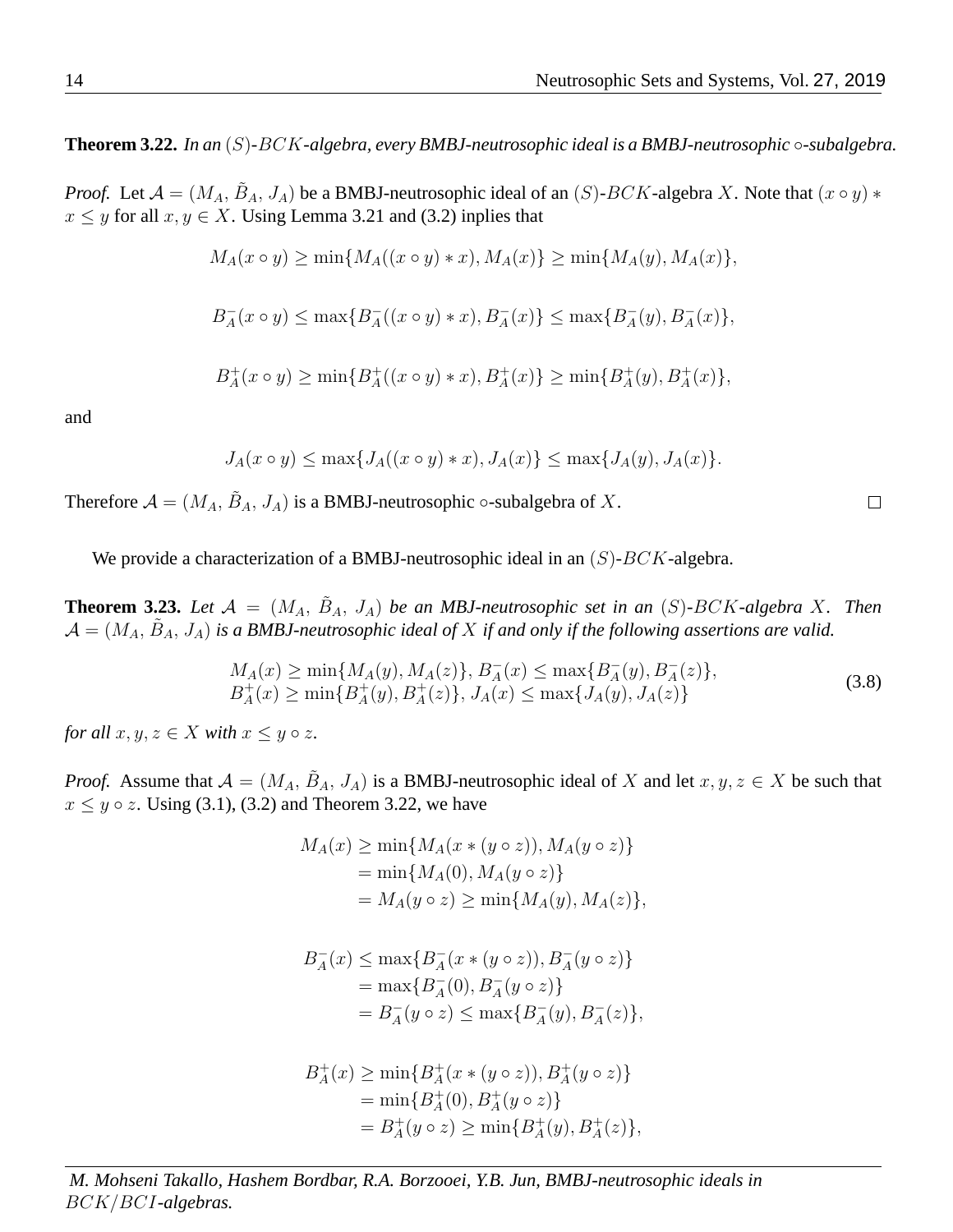$$
J_A(x) \le \max\{J_A(x * (y \circ z)), J_A(y \circ z)\}
$$
  
= max{ $J_A(0), J_A(y \circ z)$ }  
=  $J_A(y \circ z) \le \max\{J_A(y), J_A(z)\}.$ 

Conversely, let  $\mathcal{A} = (M_A, \tilde{B}_A, J_A)$  be an MBJ-neutrosophic set in an  $(S)$ - $BCK$ -algebra X satisfying the condition [\(3.8\)](#page-13-1) for all  $x, y, z \in X$  with  $x \leq y \circ z$ . Sine  $0 \leq x \circ x$  for all  $x \in X$ , it follows from [\(3.8\)](#page-13-1) that

> $M_A(0) \geq \min\{M_A(x), M_A(x)\} = M_A(x),$  $B_A^ _{A}^{-}(0) \leq \max\{B_{A}^{-}\}$  $_{A}^{-}(x), B_{A}^{-}(x) \} = B_{A}^{-}$  $\bar{A}(x),$  $B_A^+$  $_{A}^{+}(0) \geq \min\{B_{A}^{+}$  $A^+(x), B^+_A(x) \} = B^+_A$  $^+_A(x),$

and

$$
J_A(0) \le \max\{J_A(x), J_A(x)\} = J_A(x).
$$

Note that  $x \leq (x * y) \circ y$  for all  $x, y \in X$ . Hence we have

$$
M_A(x) \ge \min\{M_A(x*y), M_A(y)\}, B_A^-(x) \le \max\{B_A^-(x*y), B_A^-(y)\},
$$
  

$$
B_A^+(x) \ge \min\{B_A^+(x*y), B_A^+(y)\} \text{ and } J_A(x) \le \max\{J_A(x*y), J_A(y)\}.
$$

Therefore  $A = (M_A, \tilde{B}_A, J_A)$  is a BMBJ-neutrosophic ideal of X.

#### **4 Conclusions**

As a generalization of neutrosophic set, Mohseni et al. [\[9\]](#page-15-10) have introduced the notion of MBJ-neutrosophic sets, and have applied it to  $BCK/BCI$ -algebras. BMBJ-neutrosophic set has been introduced in [\[1\]](#page-15-11) with an application in  $BCK/BCI$ -algebras. In this article, we have applied the notion of MBJ-neutrosophic sets to ideals of  $BCK/BI$ -algebras. We have introduced the concepts of a BMBJ-neutrosophic  $\circ$ -subalgebra and a (closed) BMBJ-neutrosophic ideal, and have investigated several properties. We have provided conditions for an MBJ-neutrosophic set to be a BMBJ-neutrosophic ideal in  $BCK/BCI$ -algebras, and have discussed characterizations of BMBJ-neutrosophic ideal. We have considered relations between a BMBJ-neutrosophic subalgebra, a BMBJ-neutrosophic ∘-subalgebra and a (closed) BMBJ-neutrosophic ideal. Using the results and ideas in this paper, our future work will focus on the study of several algebraic structures and substructures.

#### **Acknowledgments**

The authors wish to thank the anonymous reviewers for their valuable suggestions.

*M. Mohseni Takallo, Hashem Bordbar, R.A. Borzooei, Y.B. Jun, BMBJ-neutrosophic ideals in* BCK/BCI*-algebras.*